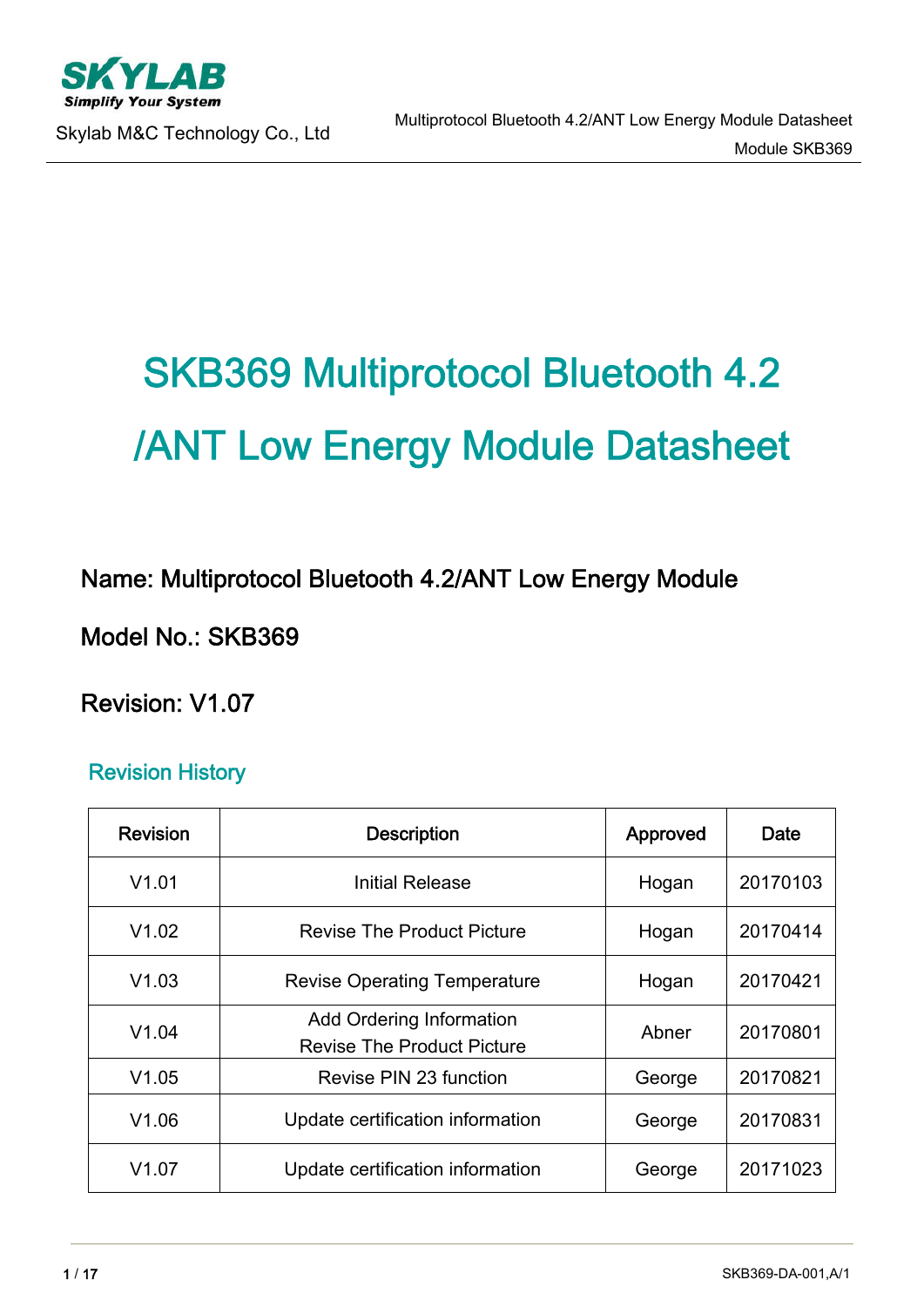

Skylab M&C Technology Co., Ltd

# **Contents**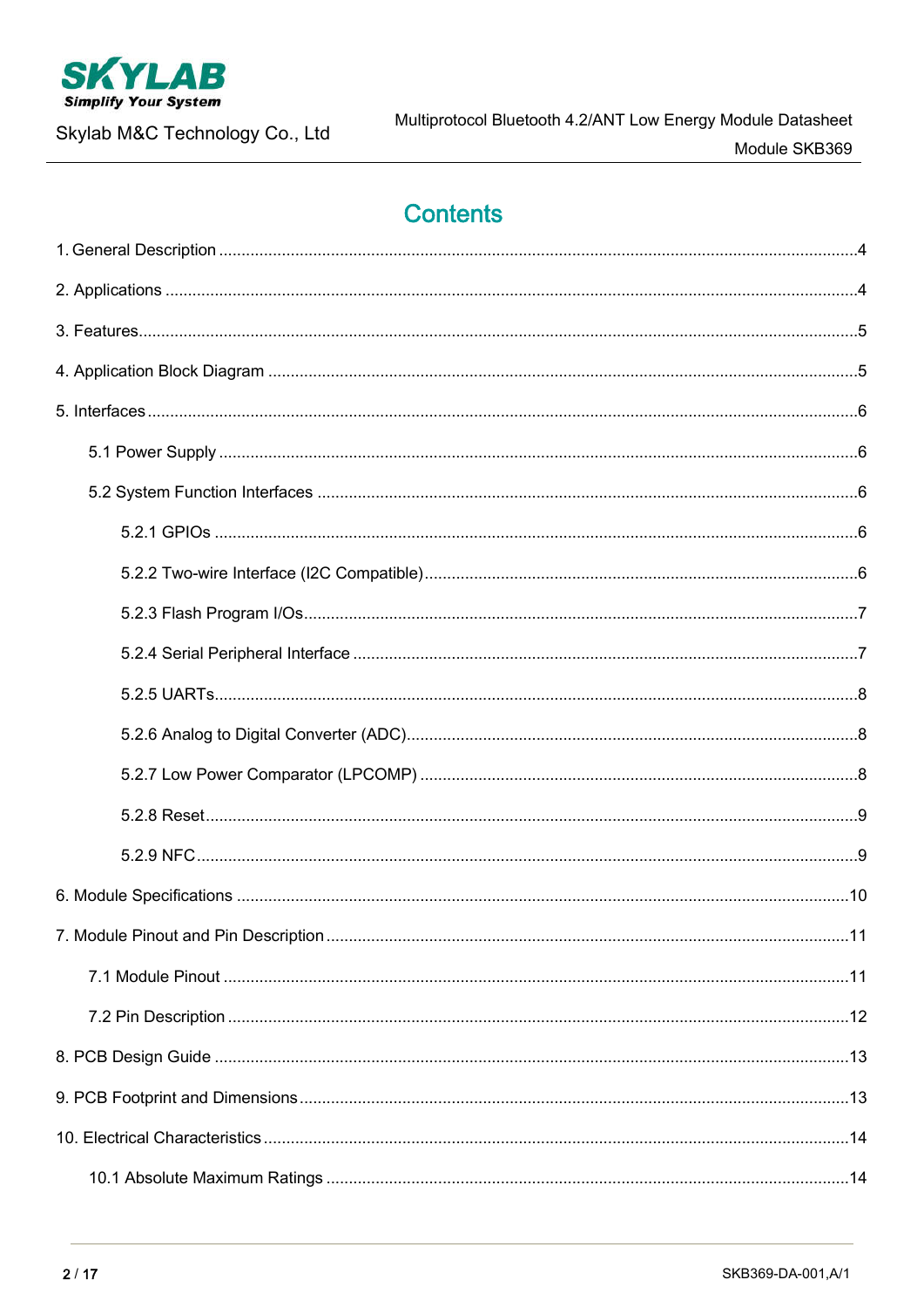

Skylab M&C Technology Co., Ltd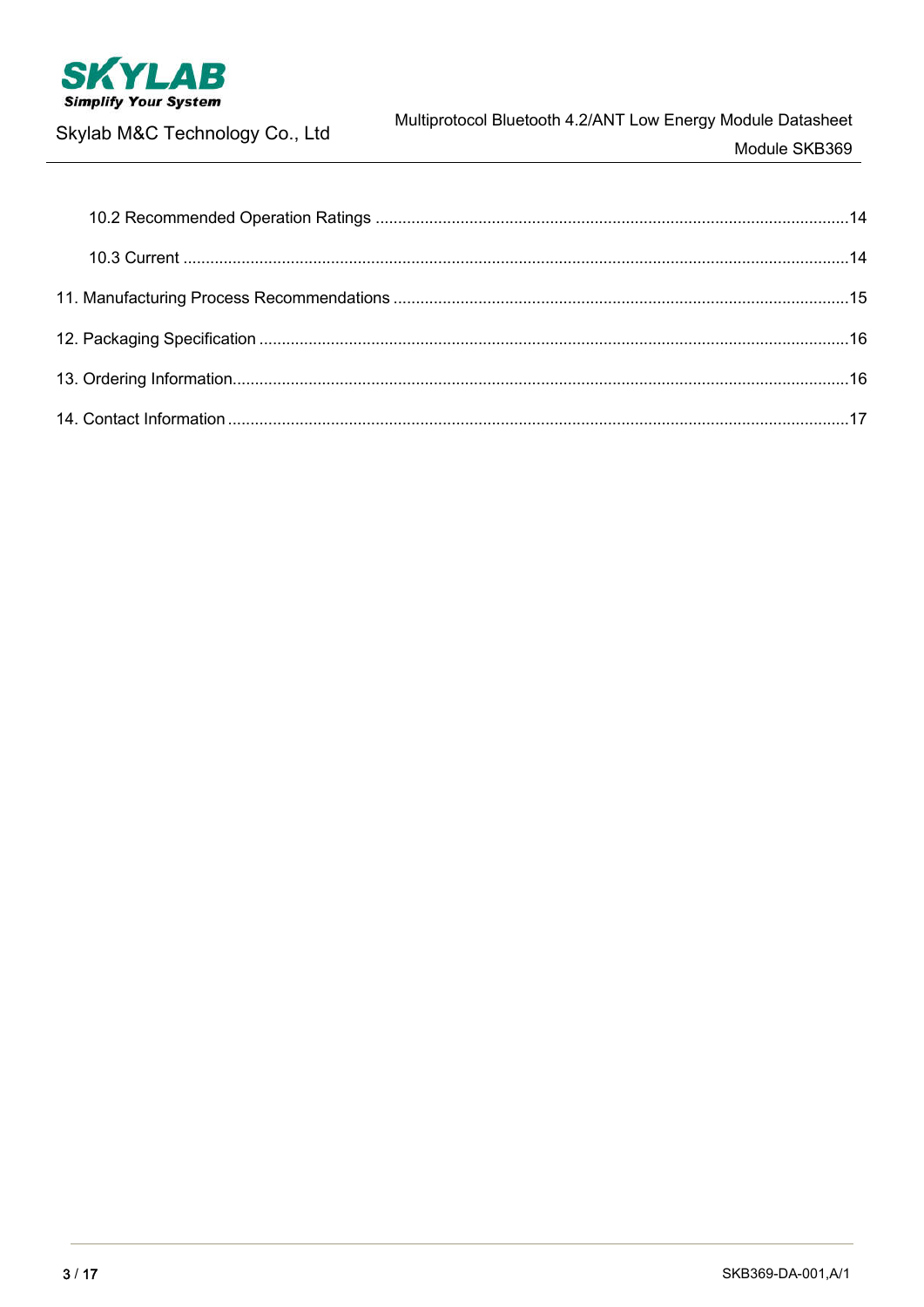**Simplify Your System** 

# 1. General Description

The SKB369 is a highly integrated Bluetooth 4.2 BLE module, designed for high data rate, short-range wireless communication in the 2.4GHz ISM band. Also, SKB369 support ANT Protocol. The module is based on Nordic nRF52832 radio Transceiver IC, has a 32 bit ARM Cortex-M4F CPU, Flash memory and analog and digital peripherals. The SKB369 provides a low power and ultra-low cost BLE solution for wireless transmission applications. The SKB369 also has a NFC-A tag interface for OOB pairing.

# 2. Applications

◆ Computer peripherals and I/O devices

- Mouse
- Keyboard
- Multi-touch trackpad
- ◆Interactive entertainment devices
	- Remote control
	- 3D Glasses
	- Gaming controller
- ◆Personal Area Networks
	- Health/fitness sensor and monitor
- devices
	- Medical devices
	- Key-fobs + wrist watches
- ◆Remote control toys
- ◆Beacons
- ◆Bluetooth Gateway
- ◆Indoor Location
- ◆Colourful LED Control
- ◆Building automation
- ◆Sensor networks.
- ◆Asset tracking.







#### Figure 2: SKB369 Without Shielding Top View

protocol stack

L2CAP, ATT, GAP, GATT and SM

protocols

Central and Peripheral roles

- GATT Client and Server
- Full SMP support including MITM and

OOB pairing

- ◆Support ANT Protocol
- ◆Support Bluetooth Mesh.
- ◆Support BLE5.0. (Don't support long range.)
- ◆Supported data rates up to 1Mbps
- ◆Support NFC-A
- ◆8/10/12 bit ADC-6configurable channels
- ◆19 General Purpose I/O pins
- ◆SPI Master/Slave
- ◆Two-wire Master (I2C compatible)
- ◆UART (CTS/RTS)
- ◆CPU independent Programmable Peripheral Interconnect (PPI)
- ◆Quadrature Decoder (QDEC)
- ◆AES HW encryption
- ◆RoHS compliance (Lead-free)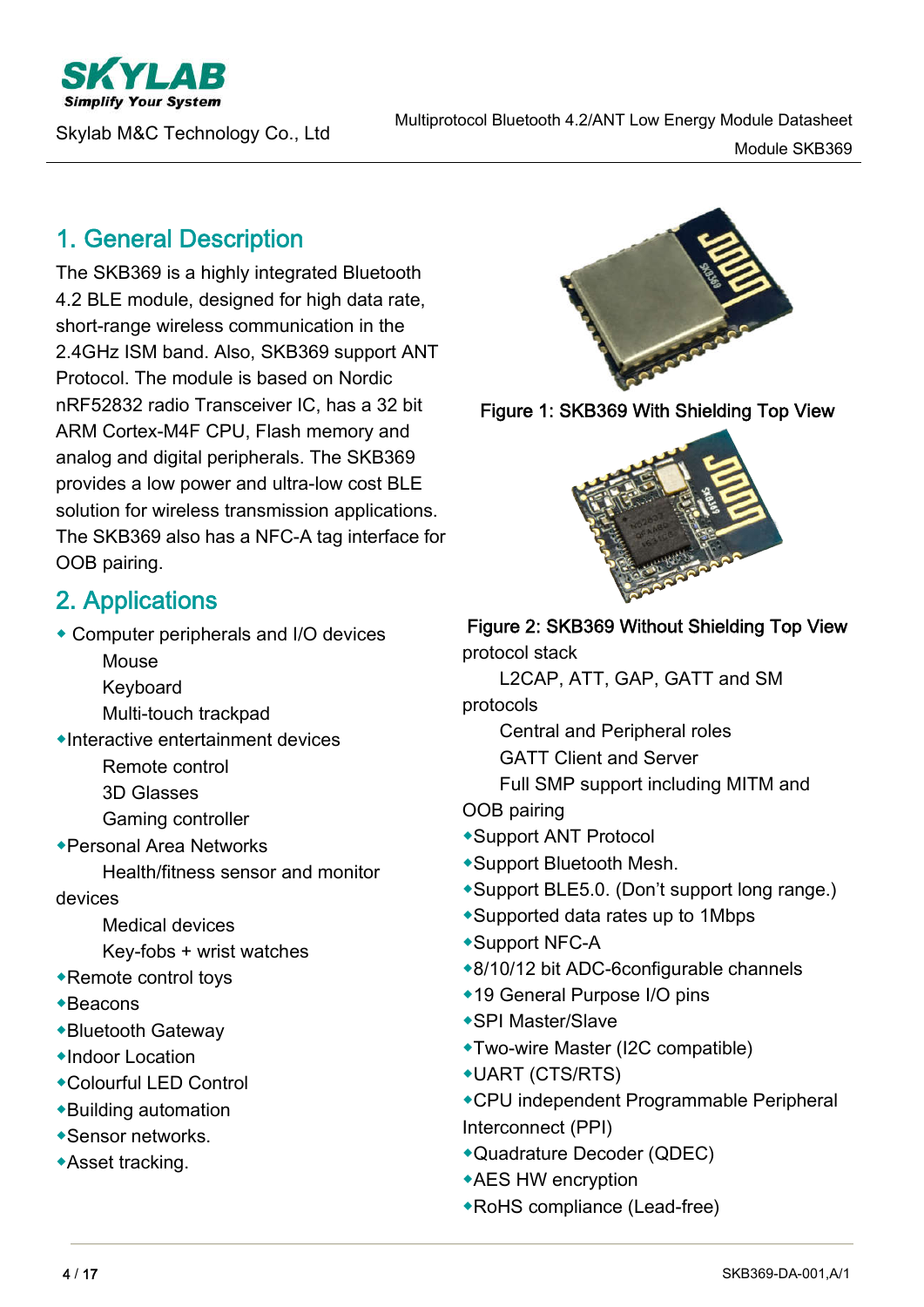

## 3. Features

◆FCC,CE compliance

- ◆Main Chip: nRF52832
- ◆Bluetooth® 4.2 low energy single-mode

# 4. Application Block Diagram



Figure 3: SKB369 Block Diagram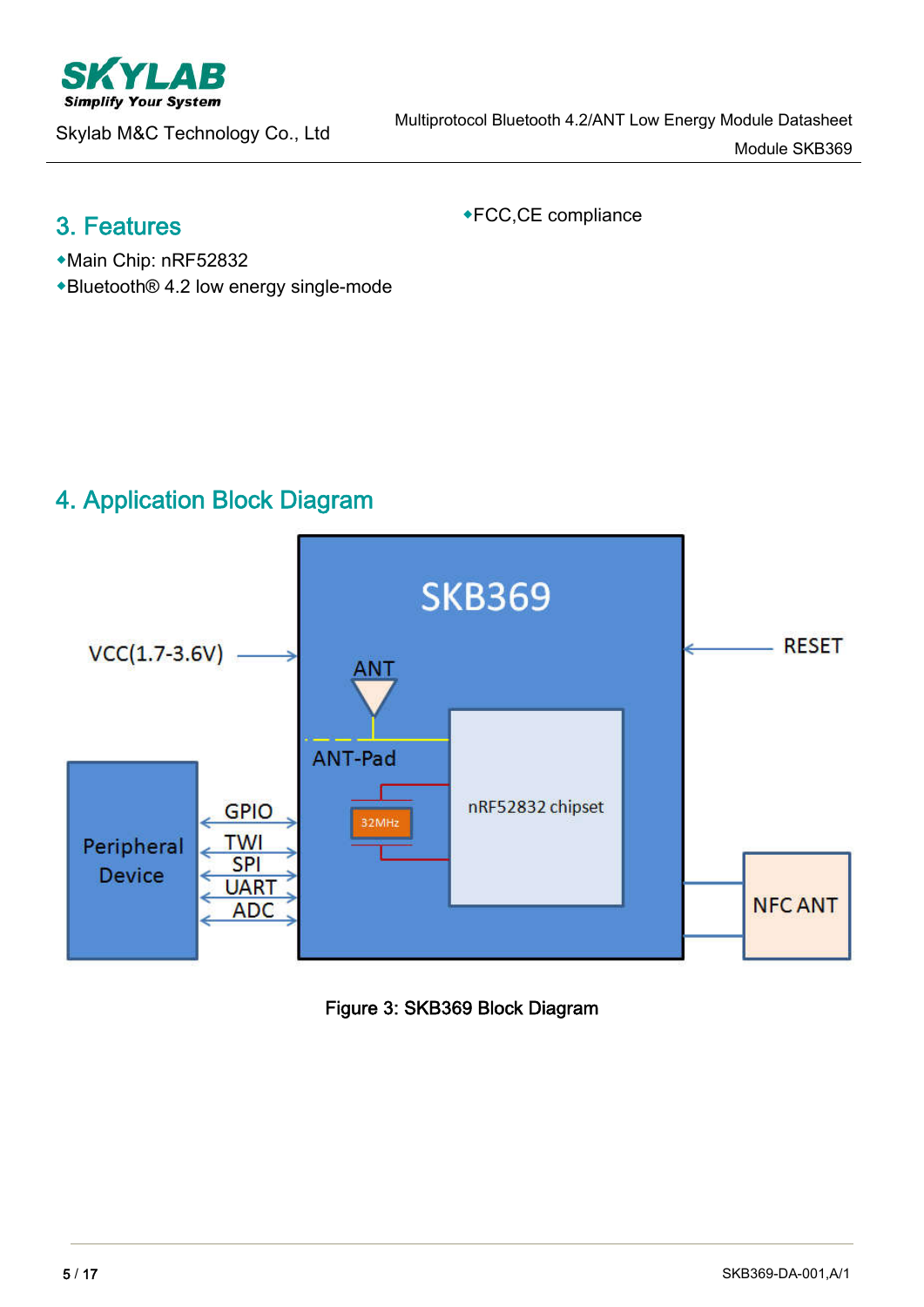## 5. Interfaces

#### 5.1 Power Supply

Regulated power for the SKB369 is required. The input voltage Vcc range should be 1.7V to 3.6V. Suitable decoupling must be provided by external decoupling circuitry (10uF and 0.1uF). It can reduce the noise from power supply and increase power stability.

### 5.2 System Function Interfaces

## 5.2.1 GPIOs

The general purpose I/O is organized as one port with up to 19 I/Os enabling access and control of up to 19 pins through one port. Each GPIO can be accessed individually with the following user configurable features:

- 1、Input/output direction
- 2、Output drive strength
- 3、Internal pull-up and pull-down resistors
- 4、Wake-up from high or low level triggers on all pins
- 5、Trigger interrupt on all pins
- 6、All pins can be used by the PPI task/event system; the maximum number of pins that can be interfaced through the PPI at the same time is limited by the number of GPIOTE channels
- 7、All pins can be individually configured to carry serial interface or quadrature demodulator signals
- 8、All pins can be configured as PWM signal.
- 9、There are 6 ADC/LPCOMP input in the 19 I/Os.

#### 5.2.2 Two-wire Interface (I2C Compatible)

The two-wire interface can communicate with a bi-directional wired-AND bus with two lines (SCL, SDA). The protocol makes it possible to interconnect up to 127 individually addressable devices. The interface is capable of clock stretching, supporting data rates of 100 kbps ,250kbps and 400 kbps. The module has 2 TWI ports and they properties like following table.

| Master/Slave |
|--------------|
|              |
|              |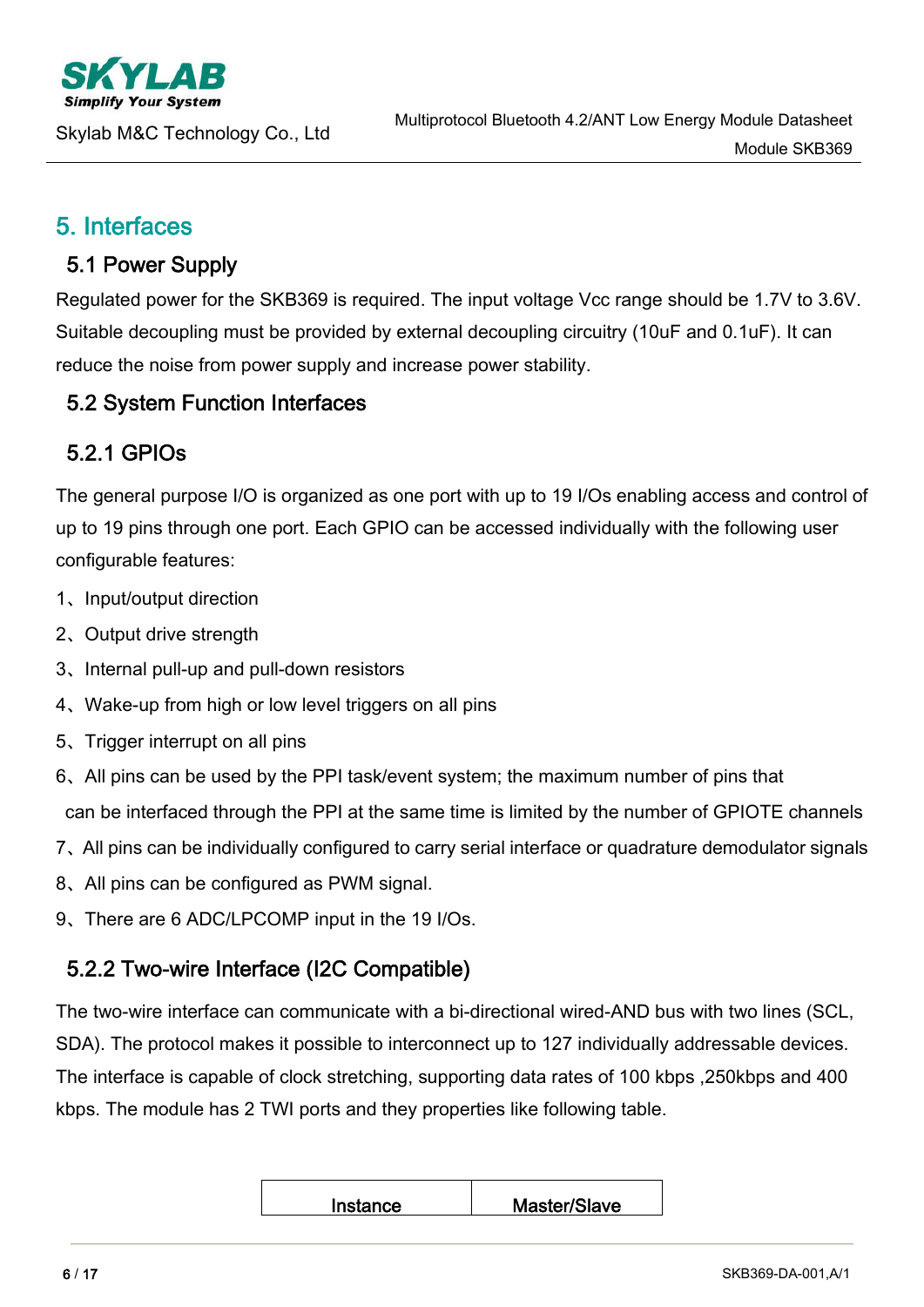

| TWI0                           | Master |
|--------------------------------|--------|
| TWI1                           | Master |
| Tahla5.4: TWI Din Shara Schama |        |

Table5-1: TWI Pin Share Scheme

Note: I2C:Inter - Integrated Circuit

## 5.2.3 Flash Program I/Os

The module has two programmer pins, respectively SWDCLK pin and SWDIO pin. The two pin Serial Wire Debug (SWD) interface provided as a part of the Debug Access Port (DAP) offers a flexible and powerful mechanism for non-intrusive debugging of program code. Breakpoints and single stepping are part of this support.

### 5.2.4 Serial Peripheral Interface

The SPI interfaces enable full duplex synchronous communication between devices. They support a three-wire (SCK, MISO, MOSI) bi-directional bus with fast data transfers. The SPI Master can communicate with multiple slaves using individual chip select signals for each of the slave devices attached to a bus. Control of chip select signals is left to the application through use of GPIO signals. SPI Master has double buffered I/O data. The SPI Slave includes EasyDMA for data transfer directly to and from RAM allowing Slave data transfers to occur while the CPU is IDLE. The GPIOs are used for each SPI interface line can be chosen from any GPIOs on the device and configed independently. This enables great flexibility in device pinout and efficient use of printed circuit board space and signal routing.

The SPI peripheral support SPI mode 0,1,2,and 3.The module have 3 SPI ports and theirs they properties are as below:

| Instance          | Master/Slave  |
|-------------------|---------------|
| SP <sub>I0</sub>  | <b>Master</b> |
| SPI1              | <b>Master</b> |
| SPIS <sub>1</sub> | Slave         |

| Table5-2: SPI Properties |  |
|--------------------------|--|
|--------------------------|--|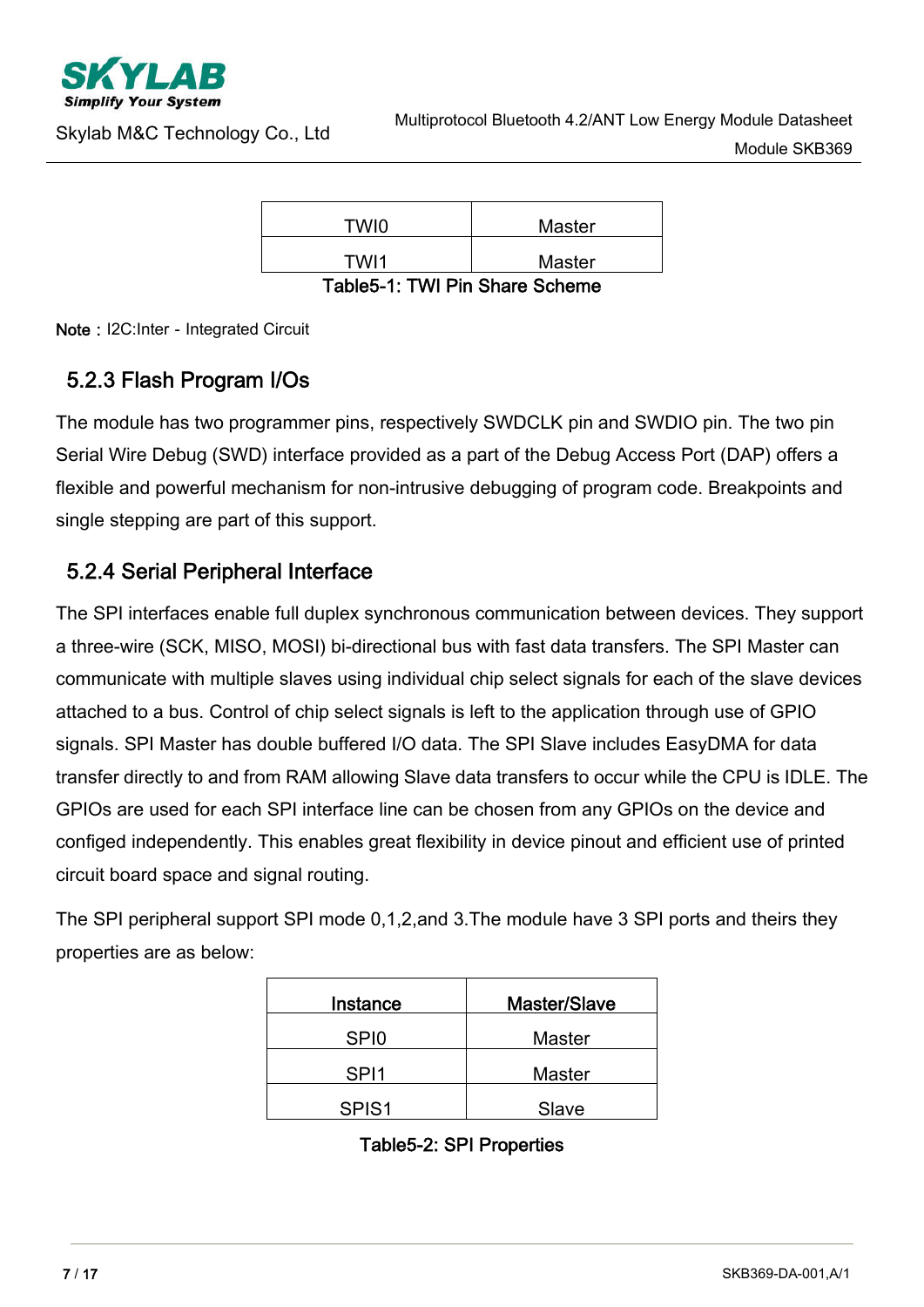**Simplify Your Systen** 

## 5.2.5 UARTs

The Universal Asynchronous Receiver/Transmitter offers fast, full-duplex, asynchronous serial communication with built-in flow control (CTS, RTS), support in hardware up to 1 Mbps baud. Parity checking is supported.

Support the following baudrate in bps unit:

1200/2400/4800/9600/14400/19200/28800/38400/57600/76800/115200.

Note: The GPIOs are used for each SPI/TWI/UART interface line can be chosen from any GPIOs on the device and configed independently.

## 5.2.6 Analog to Digital Converter (ADC)

The 12 bit incremental Analog to Digital Converter (ADC) enables sampling of up to 8 external signals through a front-end multiplexer. The ADC has configurable input and reference prescaling, and sample resolution (8,10, and 12 bit).

Note: The ADC module uses the same analog inputs as the LPCOMP module. Only one of the modules can be enabled at the same time.

| <b>SKB369 Pin Number</b> | <b>Pin Number</b> | <b>Description</b>          |
|--------------------------|-------------------|-----------------------------|
| P <sub>0.28</sub><br>6   |                   | Digital I/O; Analog input 4 |
| P <sub>0.29</sub>        |                   | Digital I/O; Analog input 5 |
| 8                        | P <sub>0.30</sub> | Digital I/O; Analog input 6 |
| 9                        | P0.31             | Digital I/O; Analog input 7 |
| 11                       | P <sub>0.02</sub> | Digital I/O; Analog input 2 |
| 12                       | P <sub>0.03</sub> | Digital I/O; Analog input 3 |

#### Table5-3: ADC Pins

#### 5.2.7 Low Power Comparator (LPCOMP)

In System ON, the block can generate separate events on rising and falling edges of a signal, or sample the current state of the pin as being above or below the threshold. The block can be configured to use any of the analog inputs on the device. Additionally, the low power comparator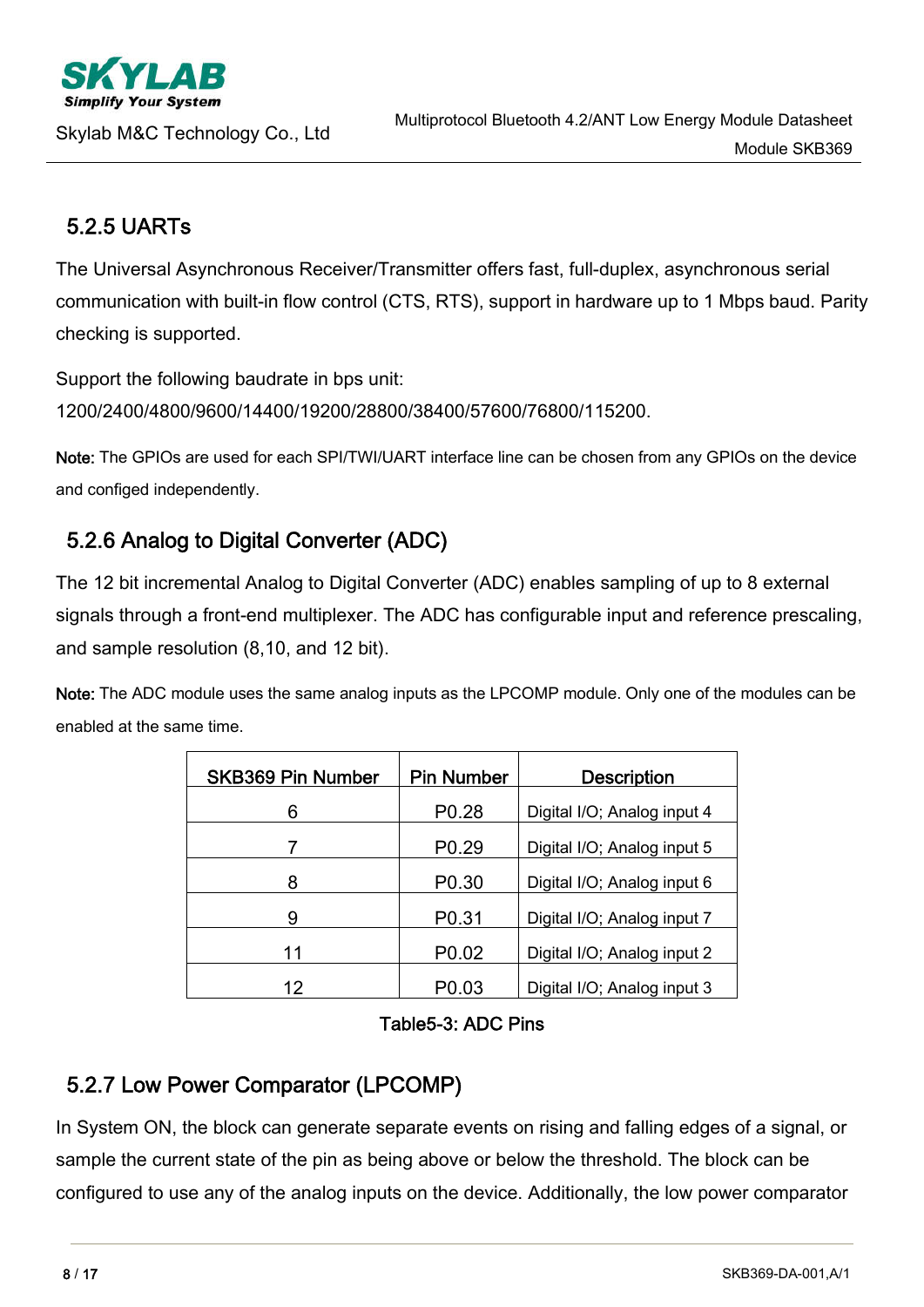

can be used as an analog wakeup source from System OFF or System ON. The comparator threshold can be programmed to a range of fractions of the supply voltage.

#### 5.2.8 Reset

The reset pin of the SKB369 module is in the internal pull-high state , when the reset pin of the module is input to a low level, the module will be automatically reset. After the reset pin is used, t he parameters of the current setting will not be ANT .

## 5.2.9 NFC

The NFC peripheral (referred to as the 'NFC peripheral' from now on) supports communication signal interface type A and 106 kbps bit rate from the NFC Forum.

With appropriate software, the NFC peripheral can be used to emulate the listening device NFC-A as specified by the NFC Forum.

Listed here are the main features for the NFC peripheral:

- NFC-A listen mode operation
- 13.56 MHz input frequency
- Bit rate 106 kbps
- Wake-on-field low power field detection (SENSE) mode
- Frame assemble and disassemble for the NFC-A frames specified by the NFC Forum
- Programmable frame timing controller
- Integrated automatic collision resolution, CRC and parity functions

| <b>SKB369 Pin Number</b> | <b>Pin Number</b> | <b>Description</b> |  |  |
|--------------------------|-------------------|--------------------|--|--|
| 16                       | P <sub>0.09</sub> | Digital I/O; NFC1  |  |  |
| 17                       | <b>PO 10</b>      | Digital I/O; NFC2  |  |  |

Table5-4: ADC Pins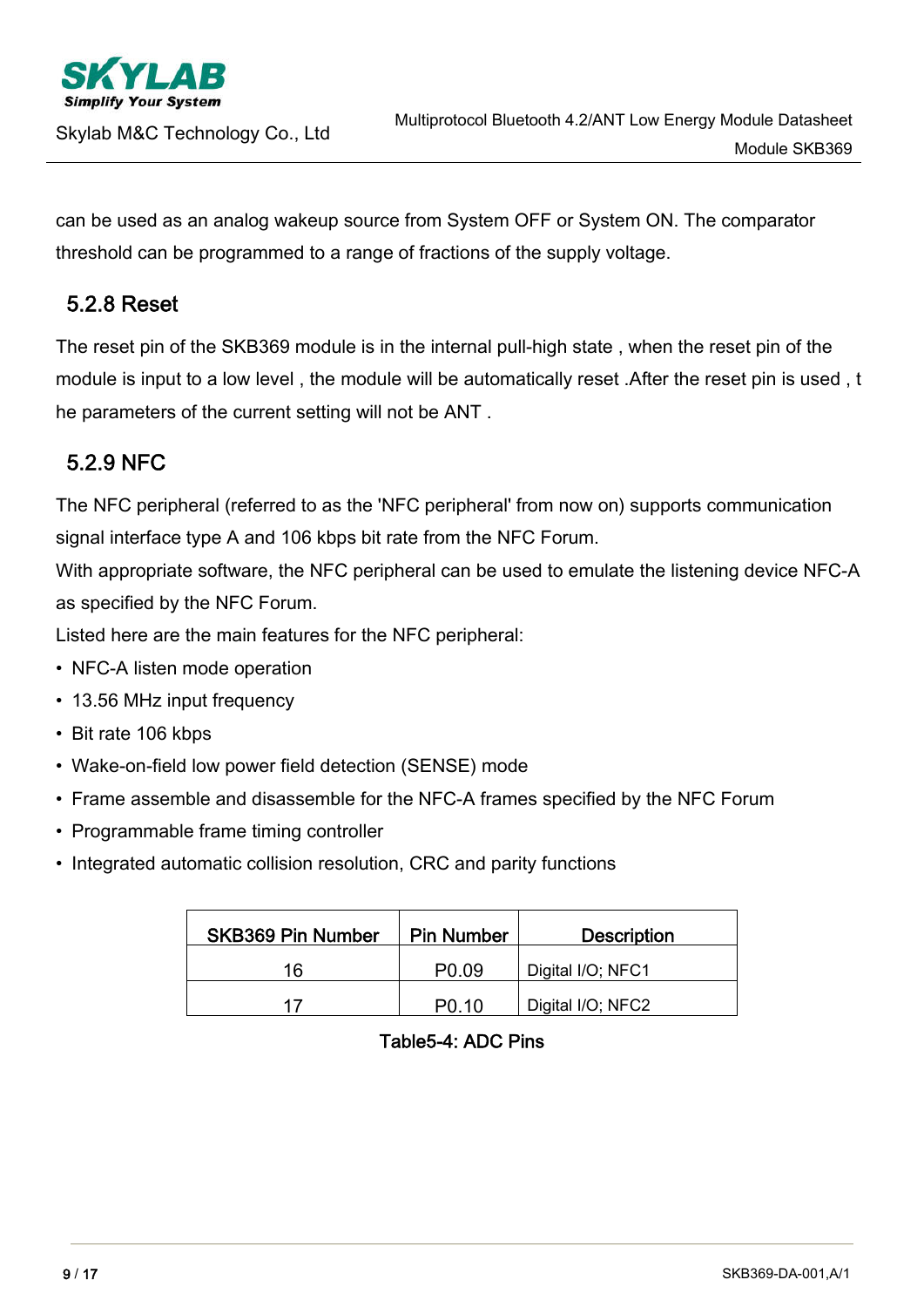

# 6. Module Specifications

| <b>Hardware Features</b>              |                                                                |
|---------------------------------------|----------------------------------------------------------------|
| <b>Model</b>                          | <b>SKB369</b>                                                  |
| <b>ANTenna Type</b>                   | <b>PCB ANTenna</b>                                             |
| <b>Chipset Solution</b>               | nRF52832                                                       |
| Voltage                               | $1.7V - 3.6V$                                                  |
| Dimension(L×W×H)                      | 17.4×13.7×1.9 mm                                               |
| <b>Wireless Features</b>              |                                                                |
| <b>Wireless Standards</b>             | Bluetooth ® 4.2, ANT                                           |
| <b>Frequency Range</b>                | 2400MHz---2483.5MHz                                            |
| <b>Data Rates</b>                     | 1Mbps(Bluetooth ® 4.2)                                         |
| <b>Modulation</b><br><b>Technique</b> | GFSK Modulation(Bluetooth ® 4.2)                               |
| <b>Wireless Security</b>              | <b>AES HW Encryption</b>                                       |
| <b>Transmit Power</b>                 | Tx Power -20 to +4 dBm in 4 dB Steps (Bluetooth $\otimes$ 4.2) |
| <b>Work Mode</b>                      | Central/Peripheral(Bluetooth $@4.2$ )                          |
| <b>Others</b>                         |                                                                |
| Certification                         | <b>RoHS</b>                                                    |
|                                       | Operating Temperature: -40°C~85°C                              |
| Environment                           | Storage Temperature: -40°C~125°C                               |
|                                       | Operating Humidity: 10%~90% Non-condensing                     |
|                                       | Storage Humidity: 5%~90% Non-condensing                        |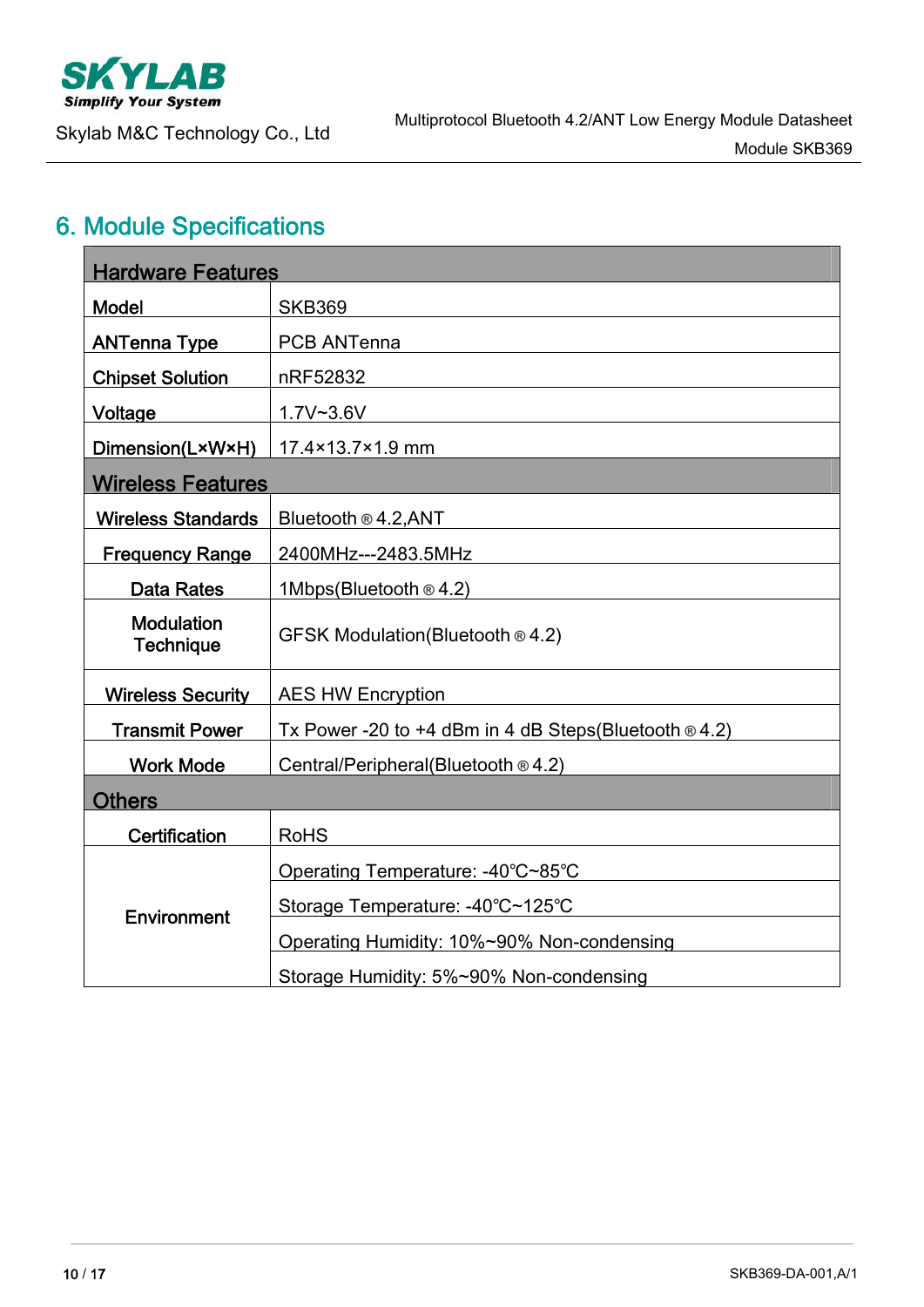

## 7. Module Pinout and Pin Description

#### 7.1 Module Pinout



Figure 4: SKB369 Module Pinout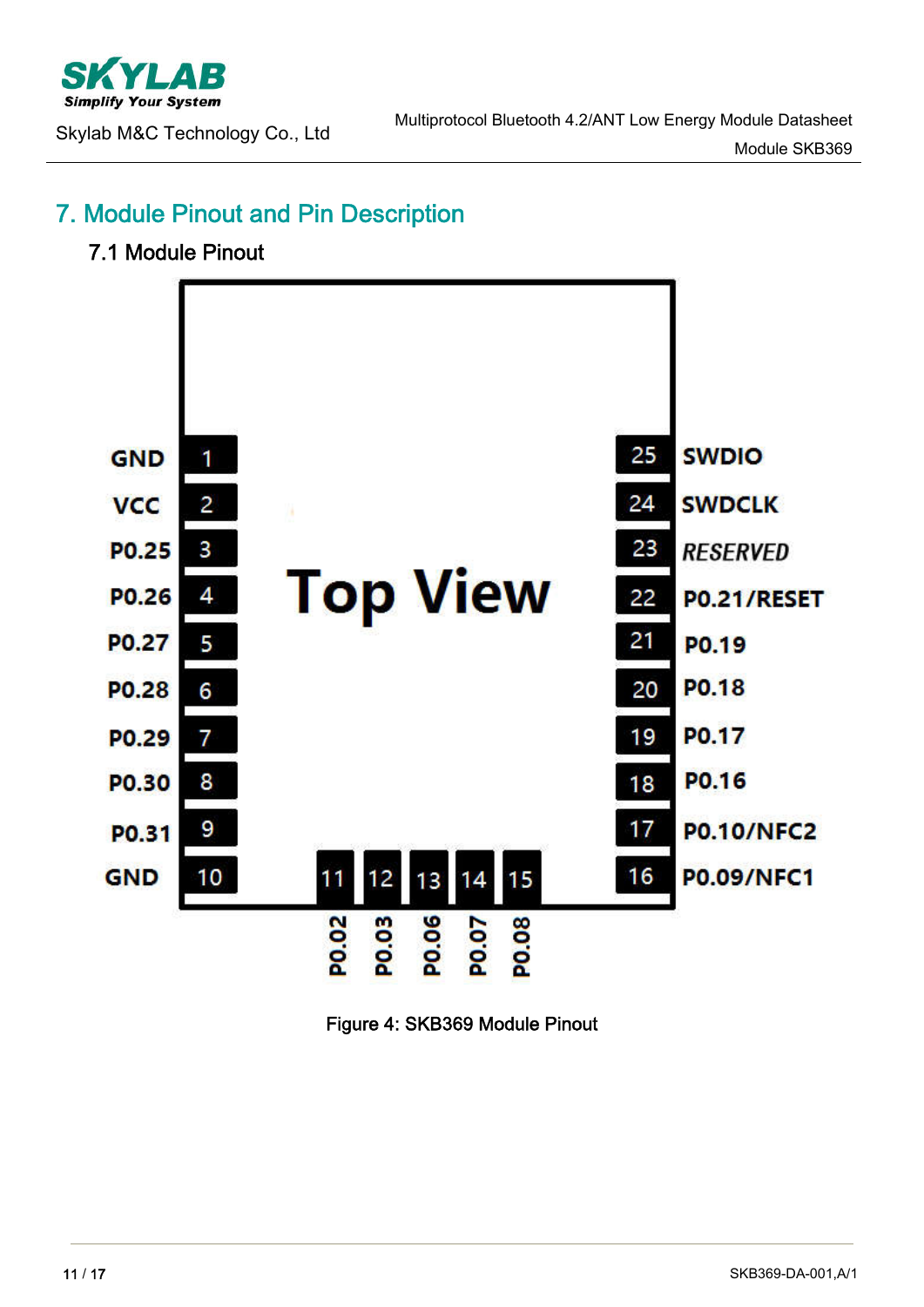

# 7.2 Pin Description

| Pin No.        | <b>Pin Name</b> | <b>Description</b>                        | <b>Remark</b>             |  |  |
|----------------|-----------------|-------------------------------------------|---------------------------|--|--|
| 1              | <b>GND</b>      | Ground                                    |                           |  |  |
| $\overline{2}$ | <b>VCC</b>      | Main Power Supply                         | 1.7V to 3.6V              |  |  |
| 3              | P0.25           | General Purpose I/O                       | Digital I/O               |  |  |
| 4              | P0.26           | <b>General Purpose I/O</b>                | Digital I/O               |  |  |
| 5              | P0.27           | General Purpose I/O                       | Digital I/O               |  |  |
| 6              | P0.28           | Digital I/O; Analog input                 | <b>ADC/LPCOMP</b> input 4 |  |  |
| 7              | P0.29           | Digital I/O; Analog input                 | ADC/LPCOMP input 5        |  |  |
| 8              | P0.30           | Digital I/O; Analog input                 | ADC/LPCOMP input 6        |  |  |
| 9              | P0.31           | Digital I/O; Analog input                 | ADC/LPCOMP input 7        |  |  |
| 10             | <b>GND</b>      | Ground                                    |                           |  |  |
| 11             | P0.02           | Digital I/O; Analog input                 | ADC/LPCOMP input 0        |  |  |
| 12             | P0.03           | Digital I/O; Analog input                 | <b>ADC/LPCOMP</b> input 1 |  |  |
| 13             | P0.06           | <b>General Purpose I/O</b>                | Digital I/O               |  |  |
| 14             | P0.07           | <b>General Purpose I/O</b>                | Digital I/O               |  |  |
| 15             | P0.08           | General Purpose I/O                       | Digital I/O               |  |  |
| 16             | P0.09/NFC1      | Digital I/O;NFC1                          | Digital I/O;NFC1          |  |  |
| 17             | P0.10/NFC2      | Digital I/O;NFC2                          | Digital I/O;NFC2          |  |  |
| 18             | P0.16           | General Purpose I/O                       | Digital I/O               |  |  |
| 19             | P0.17           | General Purpose I/O                       | Digital I/O               |  |  |
| 20             | P0.18           | General Purpose I/O                       | Digital I/O               |  |  |
| 21             | P0.19           | General Purpose I/O                       | Digital I/O               |  |  |
| 22             | P0.21/RESET     | Digital I/O; System<br>Reset (Active low) | Digital I/O; Reset        |  |  |
| 23             | <b>ANT</b>      |                                           |                           |  |  |
| 24             | <b>SWDCLK</b>   | Hardware debug and<br>Flash program I/O   | Digital input             |  |  |
| 25             | <b>SWDIO</b>    | Hardware Debug and<br>Flash Program I/O   | Digital I/O               |  |  |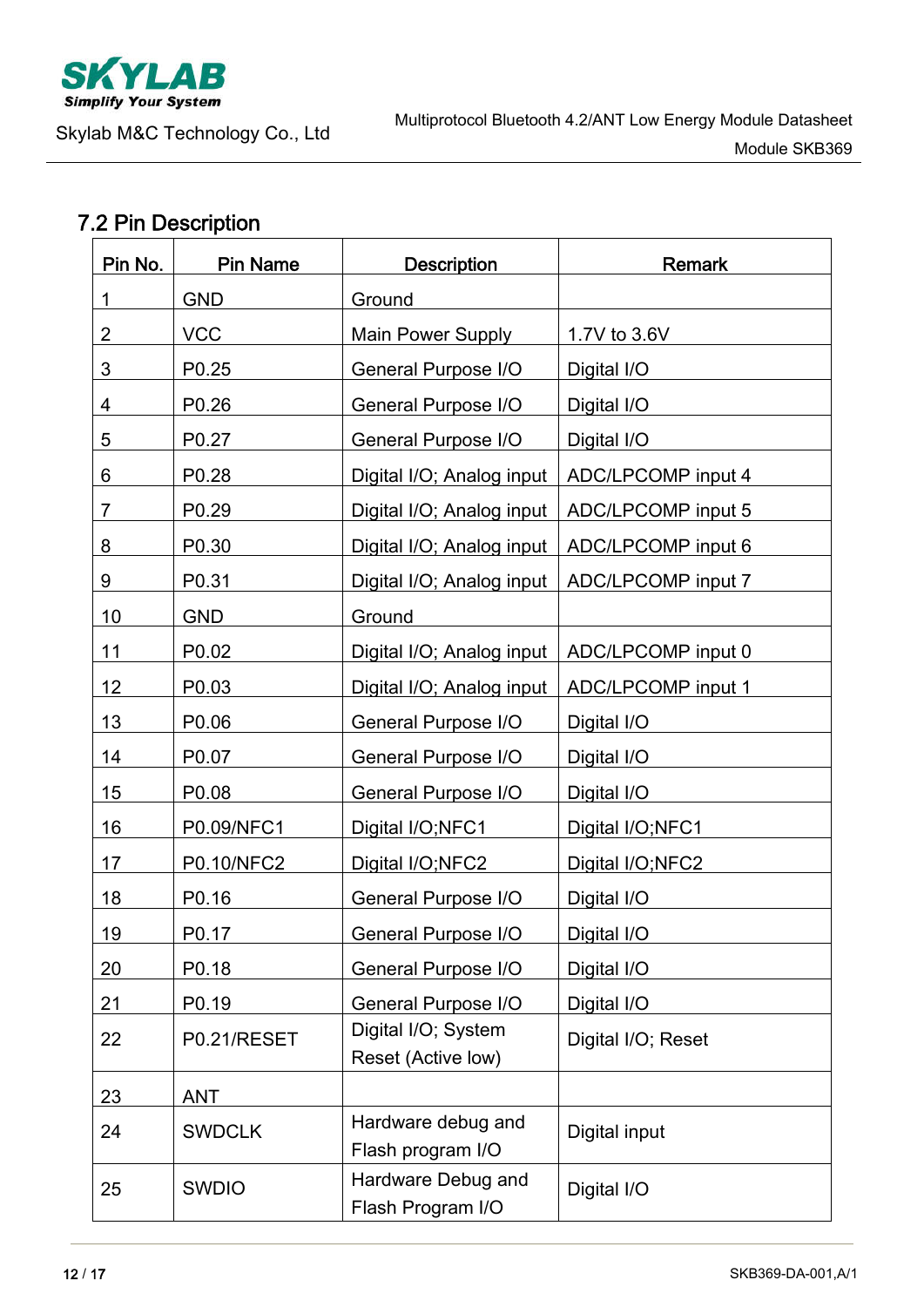

#### 8. PCB Design Guide

Please reserve empty area for PCB ANTenna when you are going to design a device's board, the empty range minimum size :

16.5\*6.6mm , please kindly check the "PCB footprint and Dimensions" for reference.

## 9. PCB Footprint and Dimensions



Figure 5: SKB369 Recommended PCB Footprint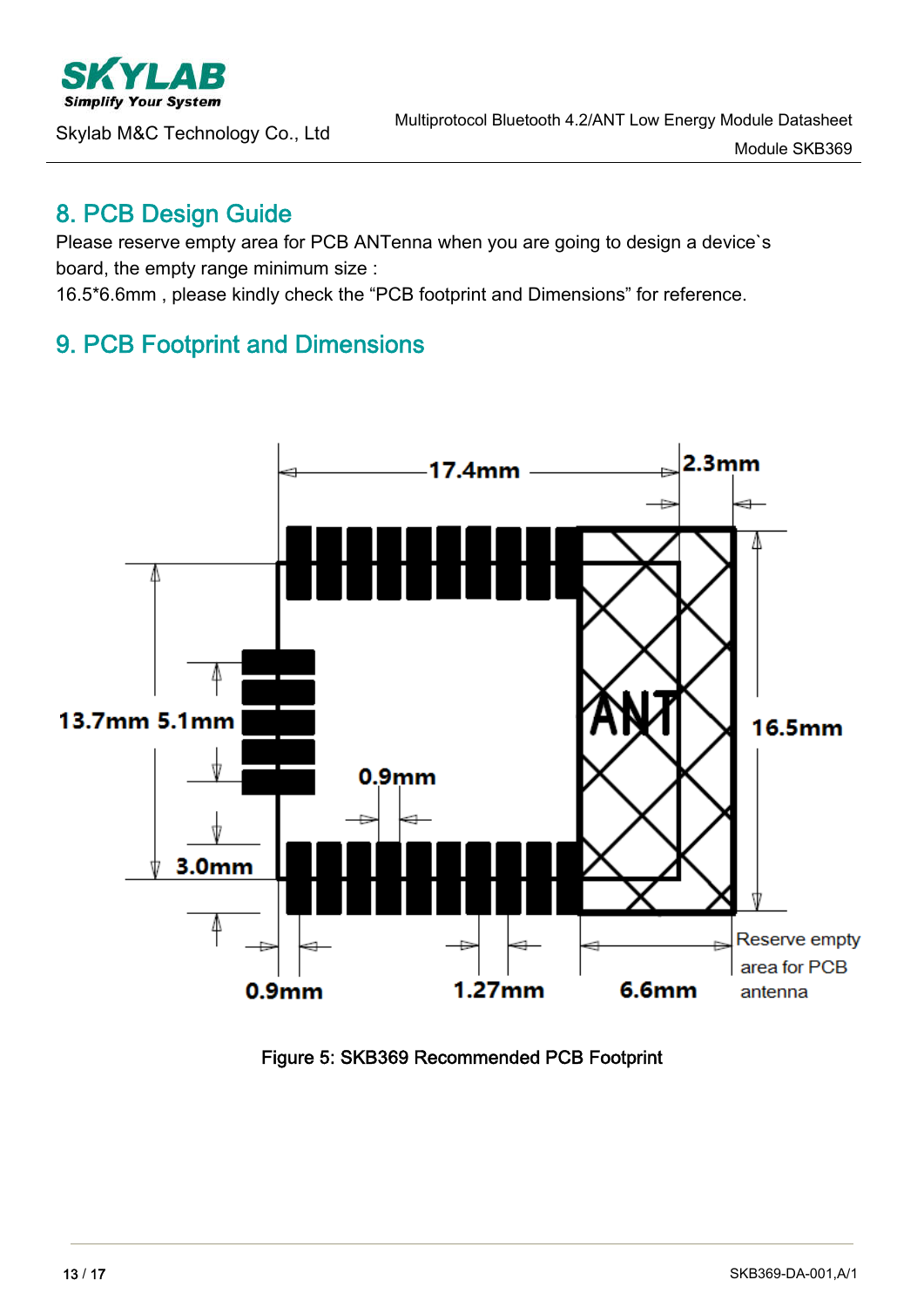# 10. Electrical Characteristics

#### 10.1 Absolute Maximum Ratings

| <b>Parameter</b>       | Condition   | Min.   | Typ. | Max. | Unit        |
|------------------------|-------------|--------|------|------|-------------|
| Storage Temperature    |             | -40    |      | 125  | $^{\circ}C$ |
| <b>ESD Protection</b>  | <b>VESD</b> |        |      | 4000 |             |
| <b>Supply Voltage</b>  | <b>VCC</b>  | $-0.3$ |      | 3.9  |             |
| Voltage On Any I/O Pin |             | $-0.3$ |      | 3.63 |             |

#### Table10-1: Absolute Maximum Ratings

## 10.2 Recommended Operation Ratings

| <b>Parameter</b>    | Symbol     | Min.     | Typ. | Max.     | Unit |
|---------------------|------------|----------|------|----------|------|
| Extended Temp.      | TА         | $-40$    | 25   | 85       | °C   |
| <b>Power Supply</b> | <b>VCC</b> | 1.7      | 3.3  | 3.6      |      |
| Input Low Voltage   | <b>VIL</b> |          |      | $0.3*VC$ |      |
| Input High Voltage  | VIH        | $0.7*VC$ |      | VCC      |      |

Table10-2: Operating Conditions

## 10.3 Current

| System               | <b>TX Peak</b> | <b>RX Peak</b> | <b>Sleep Mode</b>  | <b>Idle Mode</b> |
|----------------------|----------------|----------------|--------------------|------------------|
| <b>State</b>         | @4dBm          |                | avg                | (avg)            |
| Current<br>(peak)@3V | 7.5 mA         | 5.4 mA         | 0.4 <sub>U</sub> A | 1.2uA            |

Table10-3: Power Consumption in Different States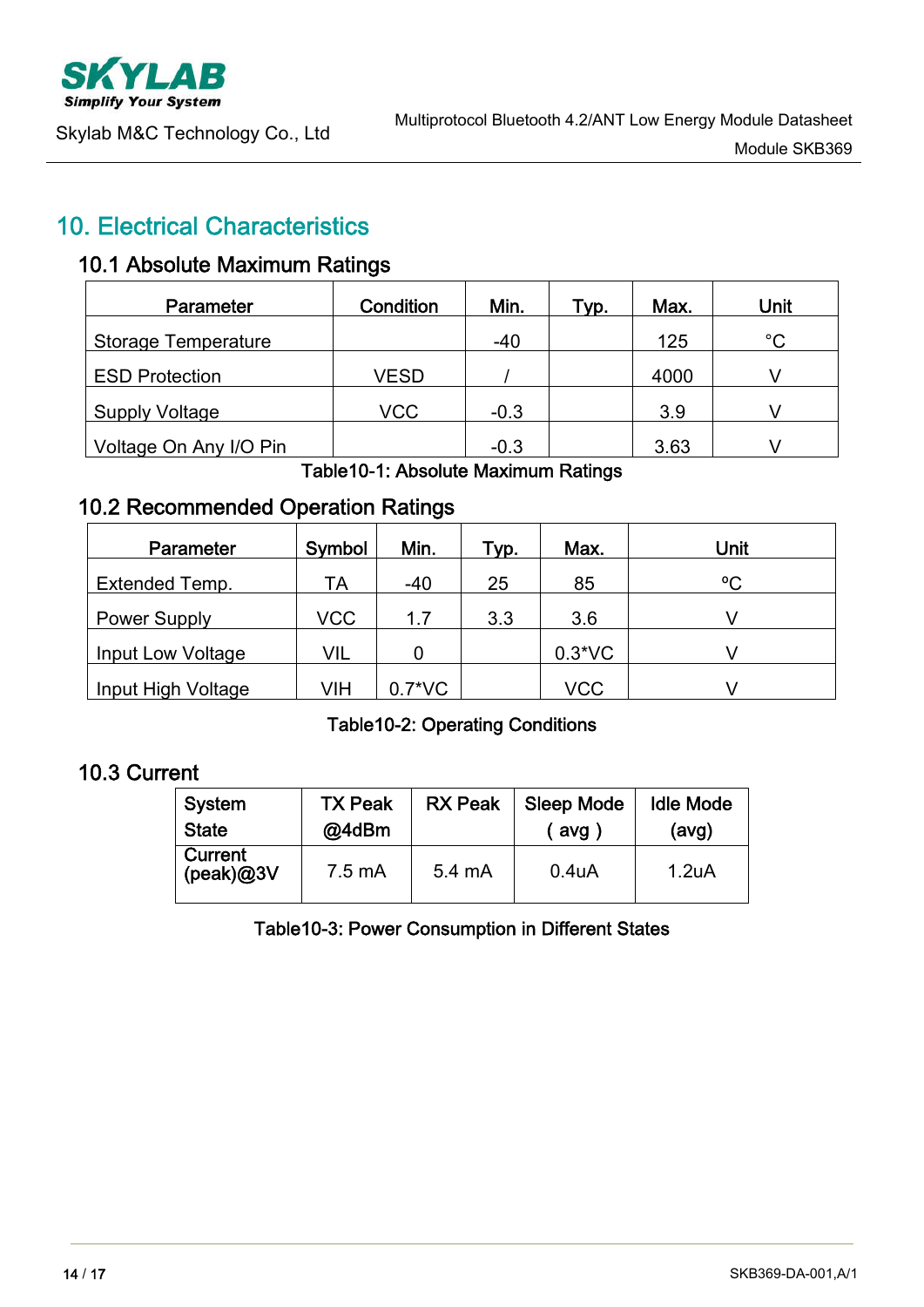

# 11. Manufacturing Process Recommendations

Figure 6: SKB369 Typical Lead-free Soldering Profile

Note: The final re-flow soldering temperature map chosen at the factory depends on additional external factors, for example, choice of soldering paste,size, thickness and properties of the module`s baseboard etc. Exceeding the maximum soldering temperature in the recommended soldering profile may permanently damage the module.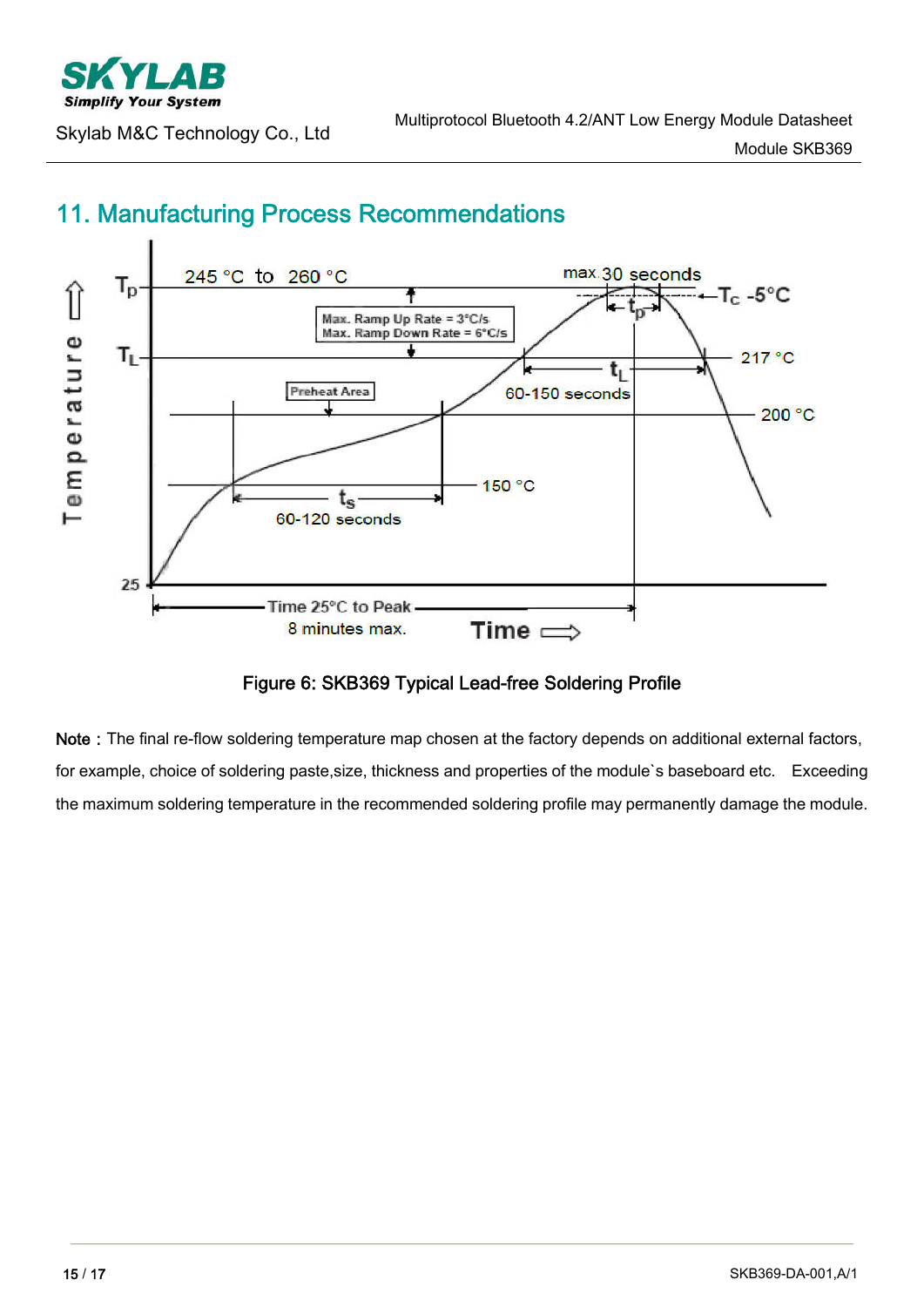

# 12. Packaging Specification

SKB369 modules are put into tray and 528 units per tray. Each tray is 'dry' and vacuum packaging.



Figure 7: SKB369 Packaging

## 13. Ordering Information

| Module No.  | Crystal | Shielding | ANTenna    | <b>Temperature Grade</b> |
|-------------|---------|-----------|------------|--------------------------|
| SKB369-CSPI | 32.768K | Shielding | <b>PCB</b> | Industry                 |
| SKB369-XXPI | No      | No        | <b>PCB</b> | Industry                 |